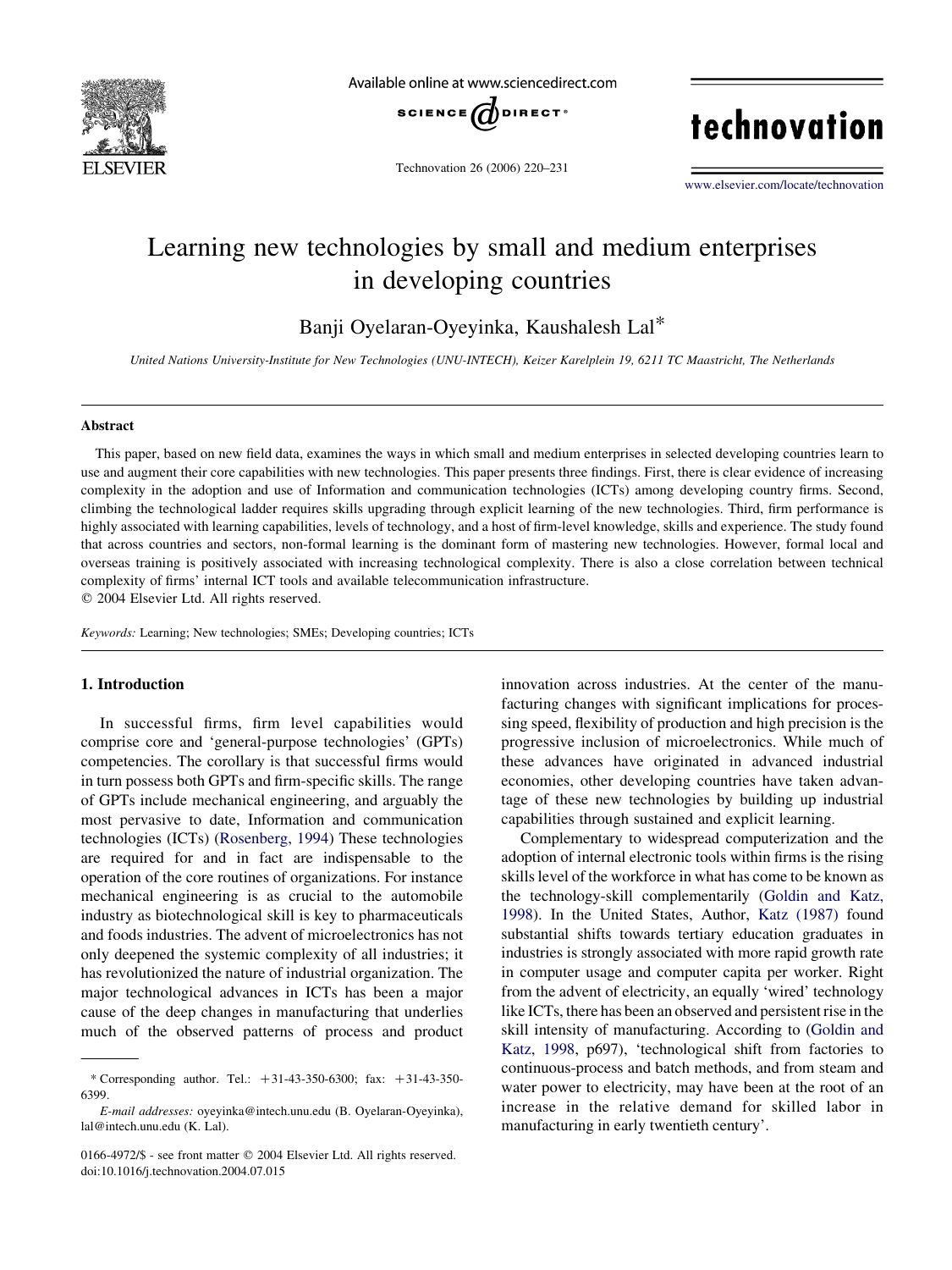Digital technologies have led to the lowering of costs, and higher quality products, particularly in small and medium firms that could not previously compete on the basis of scale. For instance the use of computer-aided designs (CAD), computer-aided manufacturing (CAM) has revolutionised production in both the machinery sector as well as in process industries. The continuous penetration of electronic instrument in traditional sectors has led to renewed interest in, and greater competitiveness of these sectors. The use of computer integrated manufacturing (CIM) has induced greater speed of production as well as production flexibility in product and process. These changes demand complementary knowledge and skills.

The adoption of electronic business (e-business) technologies employing high-speed computers coupled with advanced telecommunications technologies has not only resulted in relatively lower transactions costs but also promoted increasing intra-firm and inter-firm integration functions. Firms earn high profit margins not only through low wage and low skills production but also through fast delivery of customized products and services to customers. The scope advantage of small firms has been significantly enhanced by new technologies be they manufacturers of batch orders or subcontractors to larger firms. These changes have led to significant shifts in the skill composition of labor and heightened the debate on technology-skill and capital-skill complementarily, ([Bound and Johnson,](#page--1-0) [1992; Goldin and Katz, 1998\)](#page--1-0). By this term, the authors mean that 'skilled or more-educated labor is more complementary with new technology or physical capital than is unskilled or less educated labor' ([Goldin and Katz,](#page--1-0) [1998](#page--1-0), p.694 footnote).

Given the technology-skill complementarities, the introduction of ICTs has significant skill implication for developing countries' firms learning to produce for domestic and external markets. The successful adoption of e-business tools is likely to enhance individual worker's productivity in the so-called modern sectors such as electronics and general machinery sector. In the more traditional sectors such as textiles, clothing and foods, there is a propensity for significant rise in product quality and more precise processing. To achieve the goal of better quality products, firms are obliged to undertake greater training and investment in skills and knowledge upgrading. The implications for long term industrial competitiveness in developing countries is thus evident no matter the sectors in which countries have comparative advantage.

This paper presents evidence of learning processes and investment in selected developing countries. We advance three main theses. First, there is clear evidence of increasing complexity in the adoption and use of ICTs among developing country firms. Second, climbing the technological ladder requires skills upgrading through explicit learning in the new technologies and for this reason rate of adoption had been highly differentiated. Third, firm performance is highly associated with learning capabilities, levels of technology, and a host of firm-level knowledge, skills and experience.

The remainder of the paper is organized as follows. Section 2 presents a partial survey of the literature. A theoretical framework is presented in Section 3 while hypotheses are formulated in Section 4. Data sources are also discussed in Section 4. Statistical results are presented and discussed in Section 5 whereas Section 6 presents summary and conclusions.

### 2. Learning, knowledge and technical change in development

Technological learning is the way organizations such as firms accumulate technological capability [\(Malerba, 1992\)](#page--1-0). Technological capability is the knowledge, skills and experience necessary in firms to produce, innovate, and organize marketing functions [\(Lall and Wignaraja, 1998;](#page--1-0) [Ernst et al., 1998\)](#page--1-0). Much of the technological knowledge required by small and medium firms in the early stages of development in say developing Africa is incremental and could often be acquired through what ([Lall, 1982\)](#page--1-0) described as 'elementary learning' although there are exceptions within firms that have moved up in the supply chain. As firms climb the ladder of manufacturing complexity, the types of knowledge it requires, the nature of its organization and the forms of institution to support it become increasingly complex. In the last decade we have come to know much more about the nature of learning and capability acquisition in firms and in what follows, we provide a brief overview. First, learning in firms is a major source of incremental technical change and as such a firm is learning organization, and through the knowledge it accumulates, continually transform its knowledge assets to foster higher orders of operation ([Lundvall et al., 2002; Malerba, 1992](#page--1-0)).

Secondly, following from above, a firm is characterized by a certain level of technical and organizational knowledge base. Third, a firm draws upon a wide variety of knowledge sources (suppliers, subcontractors, machinery suppliers) that may be within its locale and often outside the national boundary ([Lundvall, 1988; Von Hippel, 1988](#page--1-0)). Fourth, there are different modes of learning and the widely known learning-by-doing, and learning through research and development (R&D) are only some of these sources. Learning-by-doing is by definition a costless, effortless process, which does not often lead to innovation. However, the sort of learning efforts that lead to dynamic productivity gains require explicit investments to alter the technical and organizational assets of the firm.

Fifth, learning processes are linked to specific sources of technological and productive knowledge such as apprenticeship, equipment manufacturers and others. Six, learning does not take place in a vacuum and firms do not innovate in isolation. External actors with whom firms interact are crucial to learning in firms. The sources of external